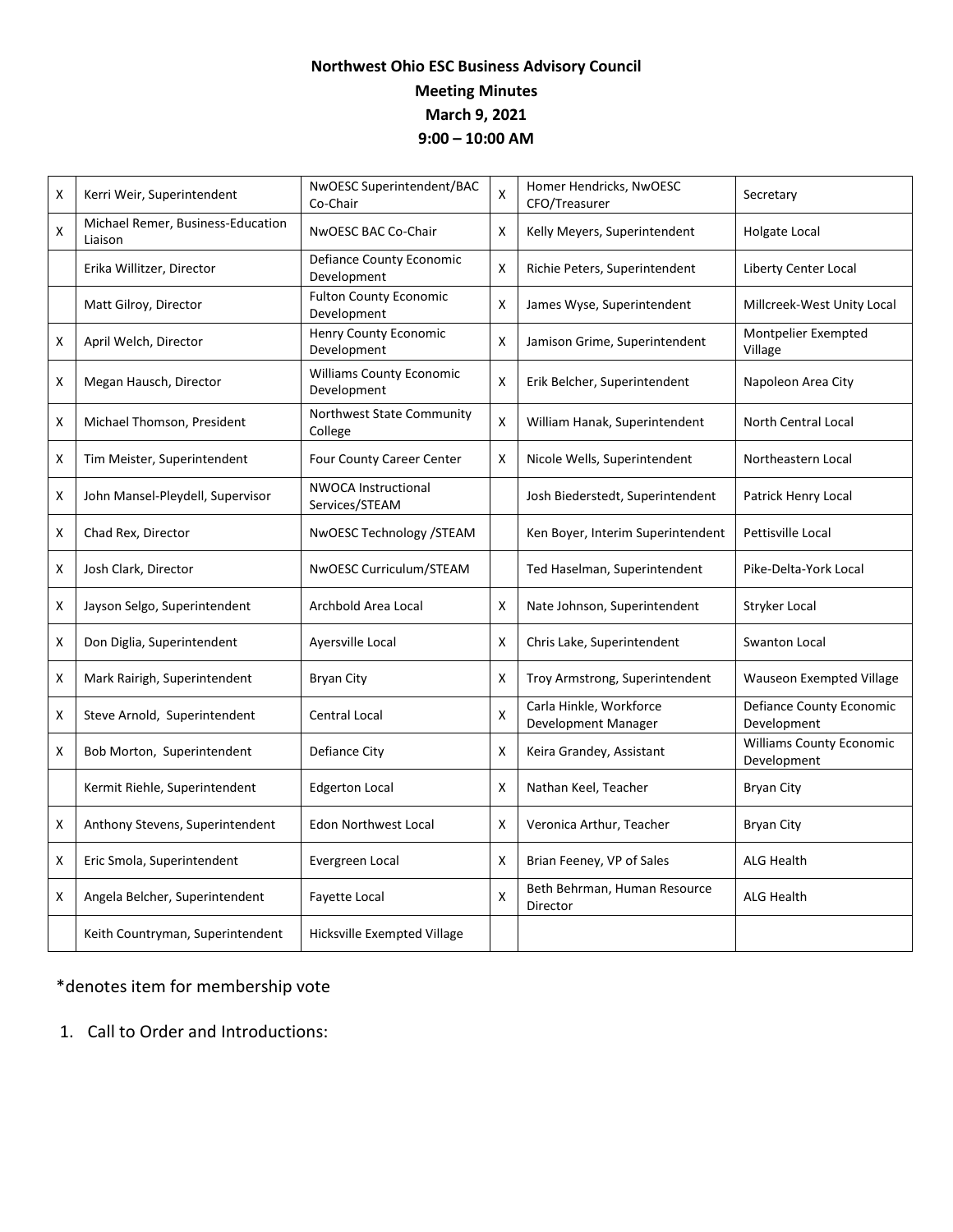- 2. NwOESC BAC Meeting Minutes Review and Approval
	- a. A motion to approve the minutes of the NwOESC Business Advisory Council meeting held on

December 8, 2020 was made by *Bob Morton* and second by *Chris Lake*. Motion passed.

- 3. NwOESC BAC Annual Report/Joint Statement March 1, 2021:
	- a. A motion to approve the Annual Report/Joint Statement of the NwOESC Business Advisory Council

submitted on March 1, 2021 was made by *Kelly Meyers* and second by *Nate Johnson.* Motion

passed.

- 4. Business and Education Spotlights Coordinated by Mike Remer
	- a. Education Spotlight:
		- i. Nathan Keel and Veronica Arthur Bryan City Schools
			- *Personal Finance Course as a graduation requirement with 100% of students sharing they found the class to be valuable.*
			- *Currently offer 17 different career tech courses including Photography, Entrepreneurship, and Visual Communication Technology.*
			- *Introduced the Workforce Development Program in 2017 with an average of 40 students enrolled per year.*
			- *It is an experiential academic course where students intern with community partners and assigned mentors.*
	- b. Business Spotlight
		- i. Brian Feeney and Beth Behrman -ALG Health
			- *Shared the business creation in reaction to the need for American-made PPE, specifically N95 respirators.*
			- *Presented the different products currently in production.*
			- *Discussed employment opportunities in engineering, professional business, and operations with a desire to hire locally and promote from within.*
			- *Ability to accommodate employees with disabilities.*
- 5. Defiance County Economic Development Director Updates and Information Sharing:
	- *Presented on spec building at the Harmon Business Park.*
	- *Reviewed activities for Workforce Development including virtual formats to get into schools.*
- 6. Henry County Economic Development Director Updates and Information Sharing:
	- *Expanding workforce committee and looking at school programs in the fall.*
	- *Looking to retain young families by seeing what amenities they need in a small town.*